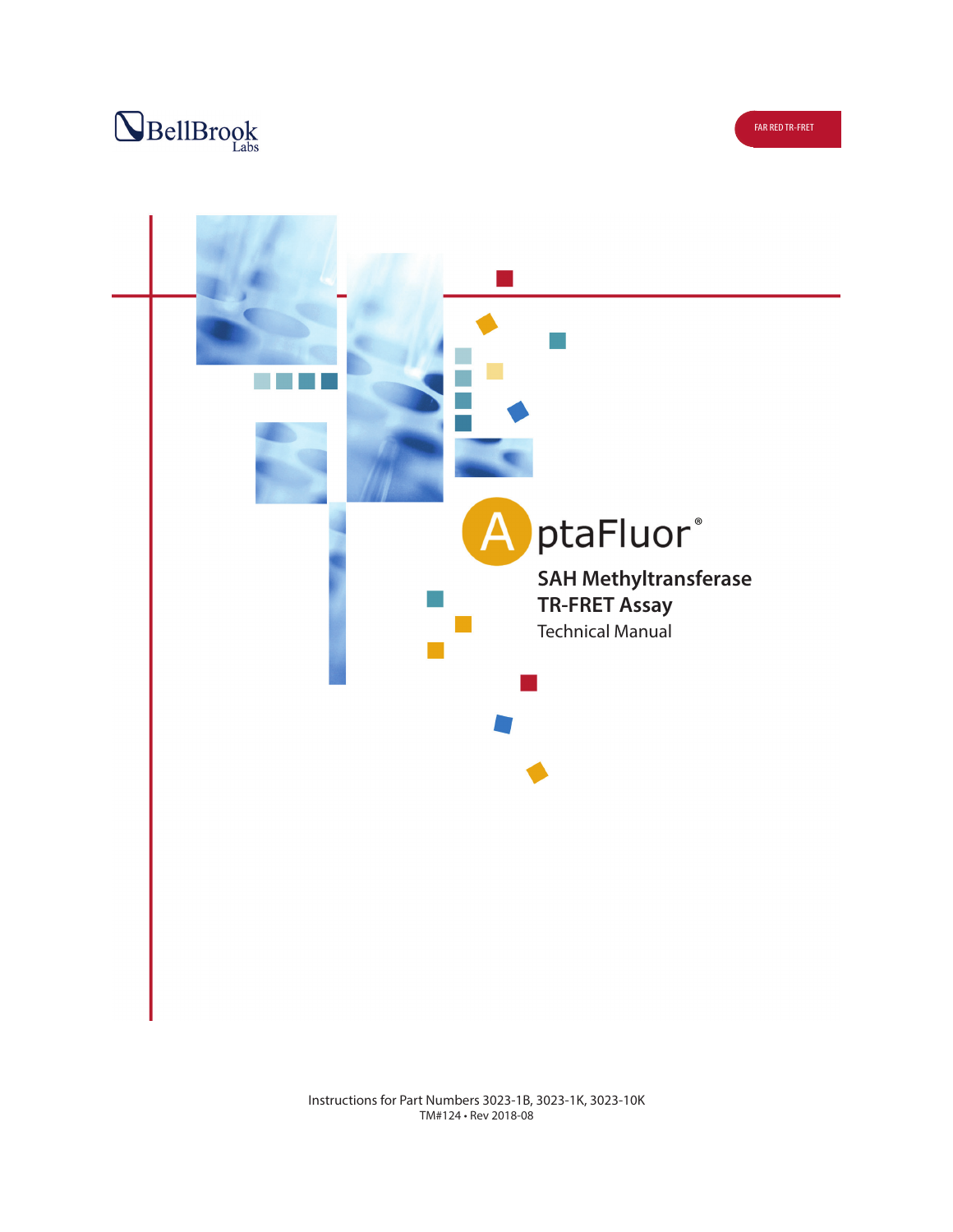

# **AptaFluor SAH Methyltransferase TR-FRET Assay Technical Manual**

## **Contents**

| 2.0                                                                                                    |  |
|--------------------------------------------------------------------------------------------------------|--|
|                                                                                                        |  |
|                                                                                                        |  |
|                                                                                                        |  |
| 6.1<br>6.3 Determining IC <sub>so</sub> Values Using the AptaFluor SAH Methyltransferase TR-FRET Assay |  |
|                                                                                                        |  |

©2018 BellBrook Labs. All rights reserved.

AptaFluor™ SAH Methyltransferase Assay reagents and methods are covered by PCT/US16/50564, assigned to BellBrook Labs LLC. DyLight 650 is licensed from Thermo Fisher Scientific and is covered by the following patents, US 15/042,328 (Publ. No. 2016/0176852), US 8,889,884, US 9,365,598, US 13/330,993 (Publ. No. US 2012/0156140), EP 2655327B1 (validated in CH, DE, FR, GB, NL & SE), EP 3029027A1, EP 2804860B1 (validated in CH, DE, FR, GB, NL & SE), CN 201380005497.X, IN 6349/DELNP/2014

The purchase of this product conveys to the buyer the non-transferable right to use the purchased amount of the product and components of the product in research conducted by the buyer (whether the buyer is an academic or for-profit entity). The buyer cannot sell or otherwise transfer (a) this product (b) its components or (c) materials made using this product or its components to a third party or otherwise use this product or its components or materials made using this product or its components for Commercial Purposes other than use of the product or its components to provide a service, information, or data. Commercial Purposes means any activity by a party for consideration other than use of the product or its components to provide a service, information, or data and may include, but is not limited to: (1) use of the product or its components in manufacturing; (2) use of the product or its components for therapeutic, diagnostic or prophylactic purposes; or (3) resale of the product or its components, whether or not such product or its components are resold for use in research. BellBrook Labs LLC will not assert a claim against the buyer of infringement of the above patents based upon the manufacture, use, or sale of a therapeutic, clinical diagnostic, vaccine or prophylactic product developed in research by the buyer in which this product or its components was employed, provided that neither this product nor any of its components was used in the manufacture of such product. If the purchaser is not willing to accept the limitations of this limited use statement, BellBrook Labs LLC is willing to accept return of the product with a full refund. For information on purchasing a license to this product for purposes other than research, contact Licensing Department, BellBrook Labs LLC, 5500 Nobel Drive, Suite 230, Madison, Wisconsin 53711. Phone (608)443-2400. Fax (608)441-2967.

Corning® is a registered trademark of Corning Incorporated. DyLight® is a registered trademark of Thermo Fisher Scientific.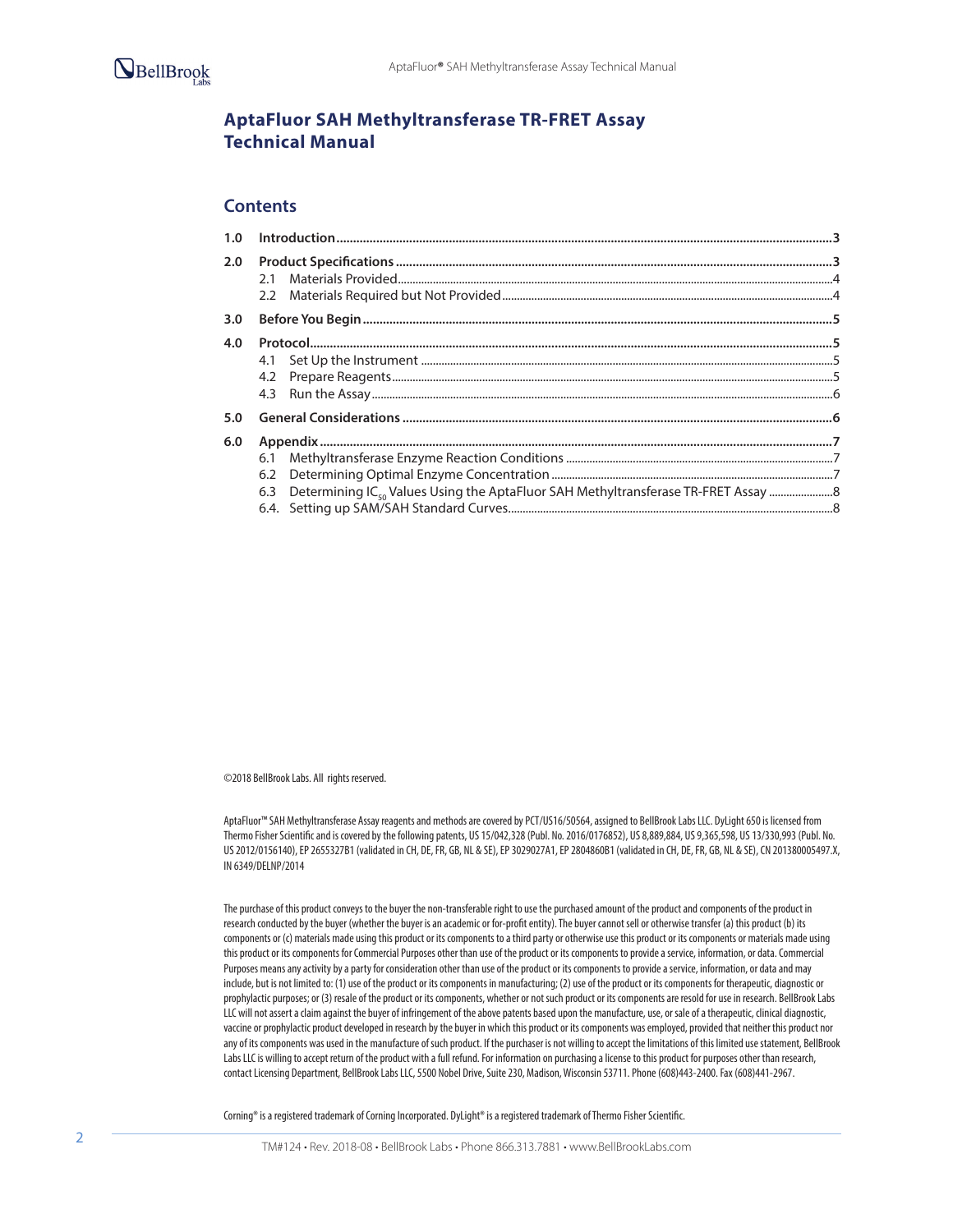# BellBrook

# **1.0 Introduction**

The AptaFluor SAH Methyltransferase TR-FRET Assay is a universal assay for enzymes that convert *S*-adenosylmethionine (SAM) to *S*-adenosylhomocysteine (SAH), with a far-red, time-resolved Försterresonance-energy-transfer (TR-FRET) readout. The assay can be used for all enzymes within the histone methyltransferase (HMT) and DNA methyltransferase (DNMT) families (**Figure 1**).

The assay is designed specifically for high-throughput screening (HTS), with a simple mix-and-read format and 2 liquid addition steps. It is run in an endpoint mode: methyltransferase (MT) enzyme reactions are quenched with a universal stop reagent (provided) and then the detection reagents are added. The assay offers reagent stability and compatibility with commonly used multimode plate readers.

The AptaFluor SAH Methyltransferase TR-FRET Assay provides the following benefits:

- Simple, mix-and-read format ideal for HTS.
- Robust MT detection under initial velocity conditions (≤20% conversion of SAM to SAH).
- Accommodates SAM concentrations as low as 100 nM and as high as 5 μM.
- Far-red tracer further minimizes interference from fluorescent compounds and light scattering.



### **Figure 1. Schematic overview of the AptaFluor SAH Methyltransferase TR-FRET Assay.**

The detection reagents contain two halves of an SAH-binding RNA aptamer. One half is labeled with a terbium chelate and the other with DyLight® 650. In the presence of SAH, the split aptamer reassembles to generate a TR-FRET signal.

## **2.0 Product Specifications**

| <b>Product</b>                  | Quantity          | Part#       |
|---------------------------------|-------------------|-------------|
| AptaFluor SAH Methyltransferase | 100 assays $*$    | $3023 - 1B$ |
| TR-FRET Assay                   | $1,000$ assays*   | 3023-1K     |
|                                 | 10,000 assays $*$ | 3023-10K    |

\*The kit contains sufficient reagents for 100, 1,000, or 10,000 wells using concentrations up to 5.0 µM SAM.

#### **Storage**

Store reagents at –20°C or –80°C as indicated on individual labels. Reagents are stable for up to 6 months after receipt from BellBrook Labs.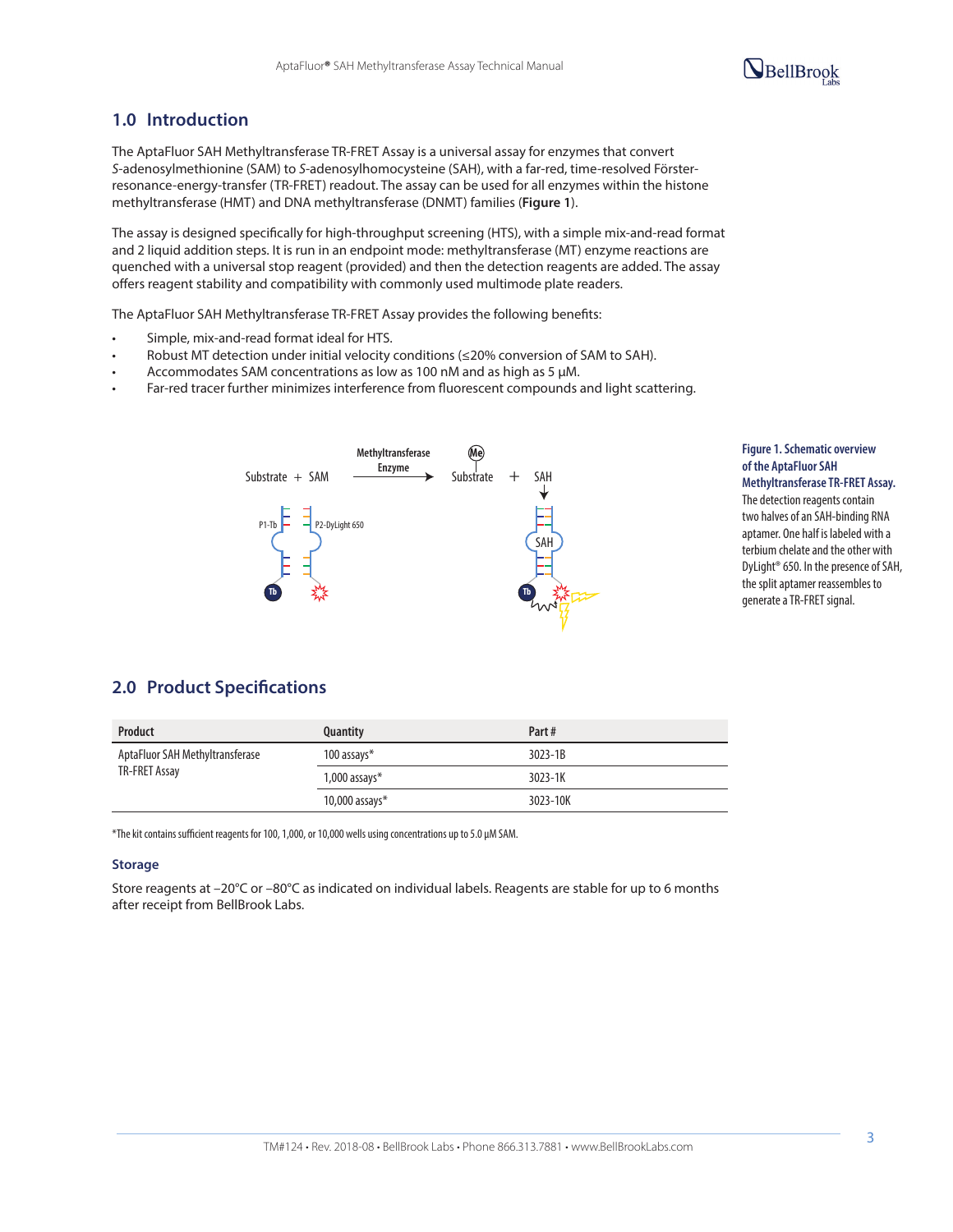| Component                        | Composition                                                                               | <b>Notes</b>                                                                                                                                                                    |
|----------------------------------|-------------------------------------------------------------------------------------------|---------------------------------------------------------------------------------------------------------------------------------------------------------------------------------|
| <b>SAM</b>                       | $500 \mu M$                                                                               | SAM supplied in the kit should be used for MT enzyme reactions and to<br>create a SAM/SAH standard curve.                                                                       |
| SAH                              | 500 µM                                                                                    | SAH is used to create a SAM/SAH standard curve.                                                                                                                                 |
| Enzyme Stop Reagent, 10X         | 6% sodium dodecylsulfate<br>(SDS)                                                         | Enzyme Stop Reagent is diluted to 1X in SAH Detection Buffer and used<br>to quench the activity of MT enzyme components.                                                        |
| <b>SAH Detection Buffer, 10X</b> | 200 mM Tris (pH 8.5), 200 mM<br>MgCl <sub>2</sub> , 3M NaCl, 0.2 % Brij-35,<br>10 mM urea | This buffer is used to prepare the SAH Detection Mix and the Enzyme<br>Stop Mix.                                                                                                |
| P1-Biotin                        | $5 \mu M$                                                                                 | P1-Biotin is a 55-base RNA oligomer with a biotin molecule at the 5'<br>end. It is incubated with Tb-Streptavidin to produce P1-Terbium, the<br>donor piece of the SAH aptamer. |
| P <sub>2</sub> -Dylight 650      | 5 µM                                                                                      | P2-Dylight 650 is an 18-base RNA oligomer with a Dylight 650<br>molecule at the 3' end. It is the acceptor piece of the SAH aptamer.                                            |
| Tb-Streptavidin                  | $2 \mu M$                                                                                 | Tb-Streptavidin is used to produce the Tb-labeled (donor) piece of the<br>SAH aptamer.                                                                                          |
| Conjugation Buffer, 1X           |                                                                                           | This buffer is used for the P1-Biotin/Tb-Streptavidin conjugation<br>reaction.                                                                                                  |

### **2.1 Materials Provided**

**Note:** Contact BellBrook Labs Technical Service for suppliers and catalog numbers for buffer !

components, and additional information regarding setup of TR-FRET instruments.

### **2.2 Materials Required but Not Provided**

- *Ultrapure Water*—Some deionized water systems are contaminated with nucleases that can degrade both nucleotide substrates, RNA aptamers, and products, reducing assay performance. Careful handling and use of ultrapure water eliminates this potential problem.
- *Methyltransferase Enzyme(s)*—AptaFluor assays are designed for use with purified enzyme preparations. Contaminating enzymes can produce background signal and reduce the assay window.
- *Enzyme Buffer Components*—User-supplied enzyme buffer components include enzyme, buffer, acceptor substrate, MgCl<sub>2</sub> or MnCl<sub>2</sub>, EGTA, Brij-35, and test compounds.
	- *Plate Reader*—A microplate reader configured to measure TR-FRET is required for the assay. See Table 1 for information on suitable instruments.
- *Assay Plates*—It is important to use low-volume assay plates that are entirely white, with a nonbinding surface. We recommend Corning® 384-well plates (Cat. # 4513) or 96-well plates (Cat. # 3642).
- *Liquid Handling Devices*—Use liquid handling devices that can accurately dispense a minimum volume of 0.5 µL into 384-well plates.

**Table 1. Instrument filters and settings for commonly used multimode plate readers.** A complete list of instruments and instrument-specific application notes can be found at: www.bellbrooklabs. com/technical-resources/instrumentcompatibility/

| <b>Plate Reader</b>                      | <b>EXC Filter</b>      | <b>EMS Filter</b> | <b>Mirror Module</b> | <b>Other Parameters</b>                                                            |
|------------------------------------------|------------------------|-------------------|----------------------|------------------------------------------------------------------------------------|
| <b>Envision (Perkin Elmer)</b>           | UV <sub>2</sub> 320 nm | 615 and 665 nm    | D400/D630<br>or D400 | Flashes: 100; delay time: 50 us; window: 200 us                                    |
| PHERAstar (BMG Labtech)                  | 337 nm                 | 620 and 665 nm    | ΝA                   | Integration start/end time: 50 us; flashes: 50                                     |
| <b>M1000 (Tecan)</b>                     | 332/320 nm             | 620 and 665 nm    | <b>NA</b>            | Integration time: 500 µs; lag time: 60 µs; flashes:<br>25; flash frequency: 100 Hz |
| SpectraMax M5/M5e<br>(Molecular Devices) | 320 nm                 | 620 and 665 nm    | ΝA                   | Integration time: 500 us; delay time: 50 us;<br>PMT: auto; readings per well: 100  |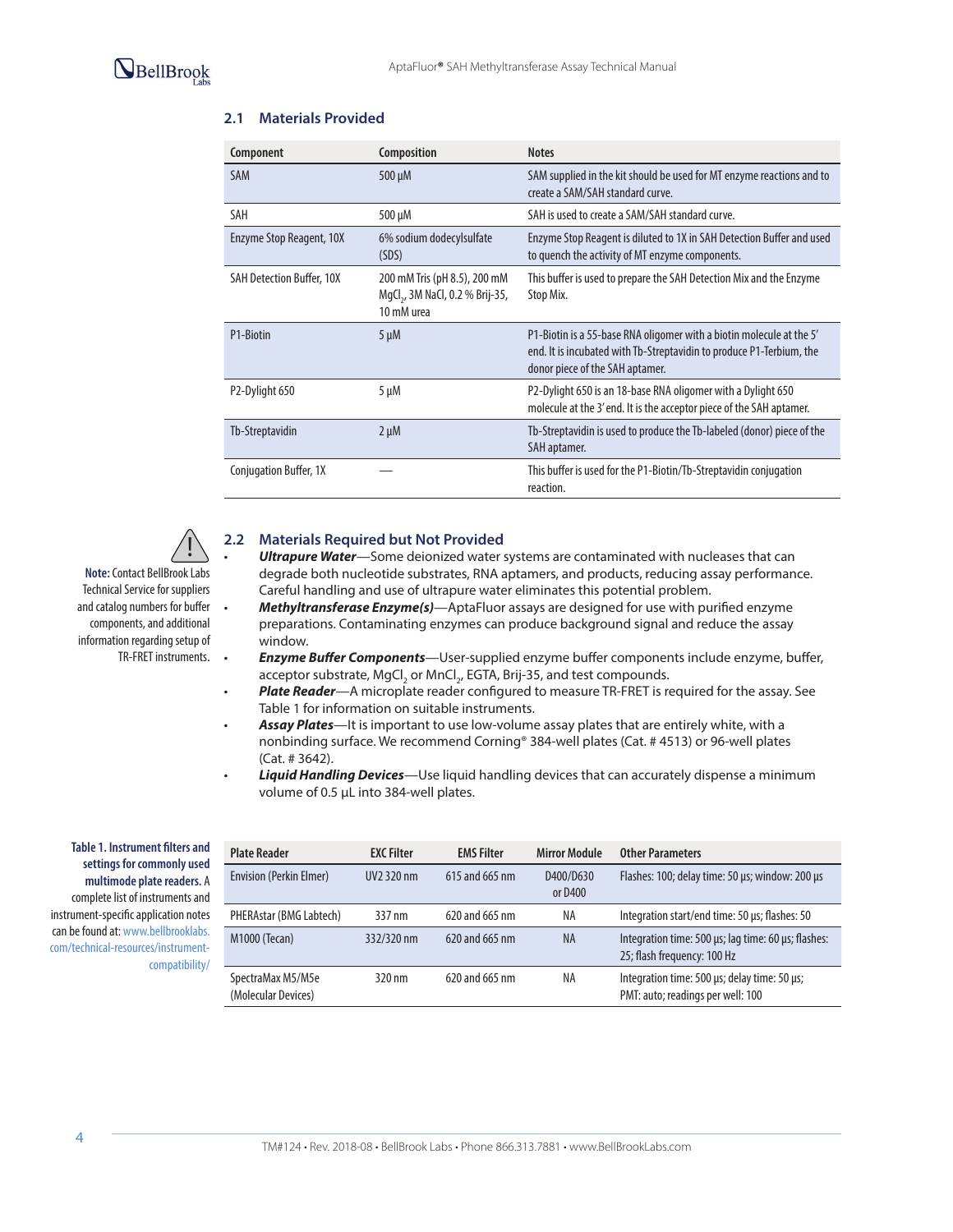

# **3.0 Before You Begin**

- 1. Read the entire protocol and note any reagents or equipment needed (see **Section 2.2**).
- 2. Check the TR-FRET instrument and verify that it is compatible with the assay being performed (see **Table 1** in **Section 2.2**).

# **4.0 Protocol**

The AptaFluor™ SAH Methyltransferase TR-FRET Assay protocol consists of 4 steps (**Figure 2**). The protocol was developed for a 384-well format, using a 10 µL enzyme reaction and 20 µL final volume at the time that the plates are read. Increase the volumes to 25 µL enzyme and 50 µL final volume if using 96-well half-volume plates. The use of different plate densities or reaction volumes will require changes in reagent quantities.



**Figure 2. An outline of the procedure.** The assay consists of 4 main steps with a mix-and-read format.

### **4.1 Set Up the Instrument**

Using the optimal instrument settings for TR-FRET is essential to the success of the AptaFluor SAH Methyltransferase Assay. Refer to **Table 1** in **Section 2.2** for filter sets and settings for common multimode plate readers. If you are using a different instrument, verify that it can measure TR-FRET.

### **4.2 Prepare Reagents**

For each step, prepare the reagents for the assay by adding the components in the order and quantity listed.

### **4.2.1 P1-Terbium**

| Component                 | 100 Assays<br>(96-Well Format)* | 1,000 Assays<br>(384-Well Format)* | 10,000 Assays<br>(384-Well Format)* |
|---------------------------|---------------------------------|------------------------------------|-------------------------------------|
| P1-Biotin                 | $5 \mu$                         | $20 \mu L$                         | $200 \mu L$                         |
| Tb-Streptavidin           | 4.5 uL                          | 17.8 uL                            | 178 uL                              |
| <b>Conjugation Buffer</b> | $3.8$ $\mu$                     | $15.2$ µL                          | $152$ µL                            |
| <b>Total</b>              | $13.3$ $\mu$                    | $53$ µL                            | 530 µL                              |

**Caution:** Do not change the volumes of reagents used in this step. Doing so can produce suboptimal results. !

\*96-well assays are performed in a 50 µL final volume; 384-well assays in a 20 µL final volume.

Incubate the P1-Terbium mixture at room temperature (20–25°C) for at least 15 minutes to allow formation of the P1-Biotin/Tb-Streptavidin complex. Store it on ice or at 4°C until required (**Section 4.2.3**).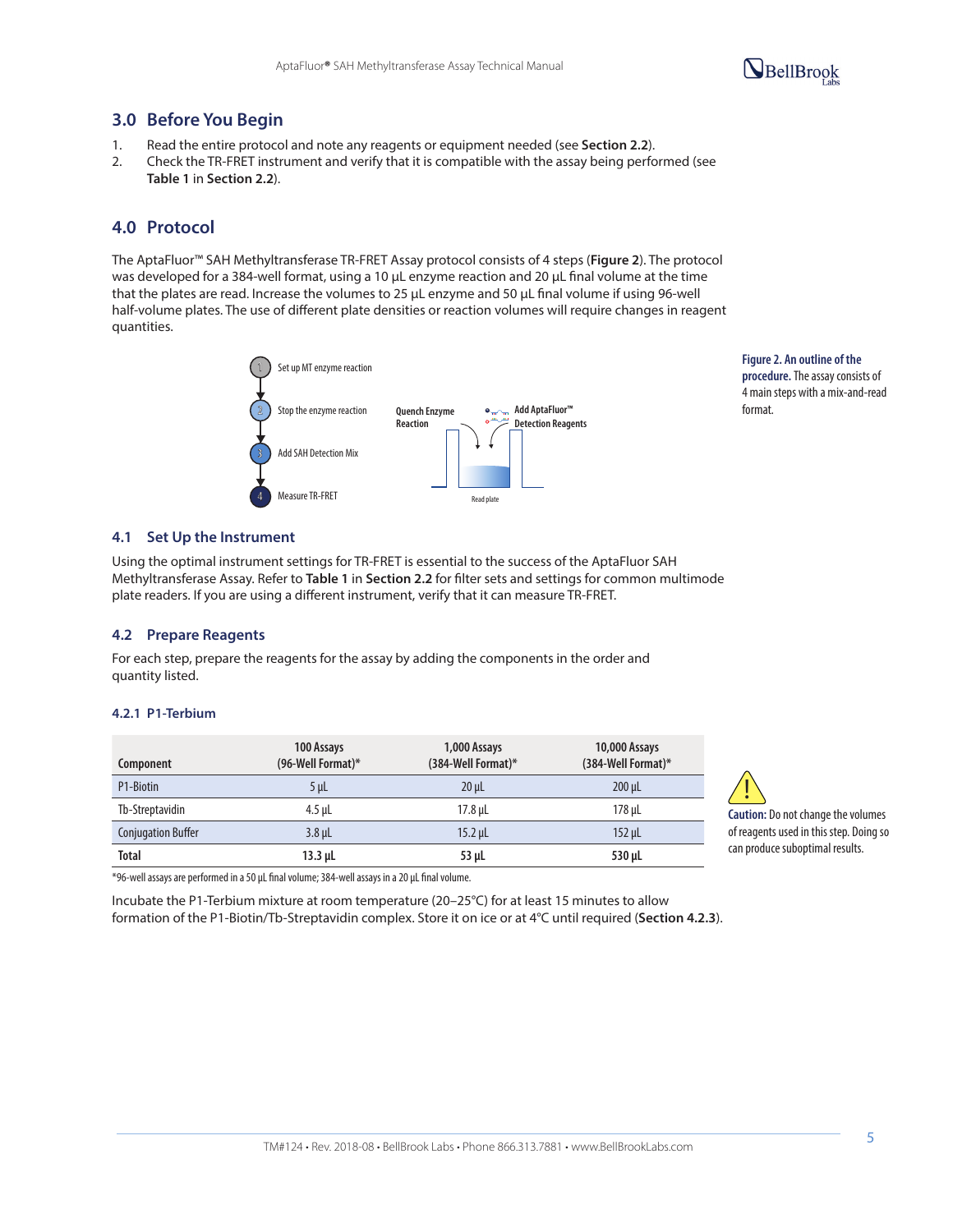### **4.2.2 Enzyme Stop Mix**

| Component                        | 100 Assays*     | 1,000 Assays $*$ | 10,000 Assays $*$ |
|----------------------------------|-----------------|------------------|-------------------|
| Enzyme Stop Reagent, 10X         | $125$ $\mu$     | 500 uL           | $5,000 \,\mu$ L   |
| <b>SAH Detection Buffer, 10X</b> | 125 uL          | 500 uL           | 5,000 uL          |
| Nuclease-free water              | $1,000 \,\mu L$ | 4.000 uL         |                   |
| <b>Total</b>                     | $1,250 \,\mu$ L | $5,000 \mu L$    | $50,000 \,\mu$ L  |

\*96-well assays are performed in a 50 µL final volume; 384-well assays in a 20 µL final volume.

Store the Enzyme Stop Mix at room temperature (20–25°C) until required (**Section 4.3**, step 2).

### **4.2.3 SAH Detection Mix**

| Component                        | 100 Assays*       | 1,000 Assays* | 10,000 Assays $*$ |
|----------------------------------|-------------------|---------------|-------------------|
| P1-Terbium                       | $13.3$ µL         | 53 uL         | $530$ µL          |
| P2-Dylight 650                   | $10 \mu L$        | 40 uL         | $400$ µL          |
| <b>SAH Detection Buffer, 10X</b> | $125$ µL          | 500 uL        | $5,000 \,\mu$ L   |
| Nuclease-free water              | $1,101.7 \,\mu L$ | 4,407 µL      | 44,070 µL         |
| <b>Total</b>                     | $1,250 \,\mu L$   | $5,000 \mu L$ | $50,000 \,\mu$ L  |

\*96-well assays are performed in a 50 µL final volume; 384-well assays in a 20 µL final volume.

Store the SAH Detection Mix at room temperature for up to 2 hours, or on ice or 4°C for longer periods. Equilibrate it to room temperature (20–25°C) prior to use (**Section 4.3**, step 3).



prior to use.

reactions and the SAH Detection Mix are equilibrated to room temperature

# **4.3 Run the Assay**

- 1. Add 10 µL (384-well plate) or 25 µL (96-well plate) of the MT enzyme reaction to each well of a lowvolume, white nonbinding plate (e.g., Corning Cat. # 4513). Incubate at the temperature and for the time specific to the enzyme.
- 2. Add 5 µL (384-well plate) or 12.5 µL (96-well plate) of Enzyme Stop Mix to each well. Incubate at room temperature (20–25°C) for 10 minutes in an orbital shaker. (Refer to **Section 6** for setting up enzyme reactions and standard curves.)
- 3. Add 5 µL (384-well plate) or 12.5 µL (96-well plate) of SAH Detection Mix to each well. Mix well in an orbital plate shaker. All wells should now contain 20 µL (384-well plate) or 50 µL (96-well plate) of reaction mixture. Cover the microplate with a plate seal, and incubate the plate for 3 hours at room temperature (20–25°C).
- 4. Remove the plate seal and measure TR-FRET.

# **5.0 General Considerations**

### *Temperature*

The assay is optimal when incubated at room temperature (20–25°C). For consistent results, equilibrate the assay plates and reagents to room temperature before adding the detection reagents. MT enzyme reactions may be run at whatever temperature is optimal for the target, but they should be equilibrated to room temperature after addition of the Enzyme Stop Mix.

#### *Solvents and Other Chemicals*

Various chemicals and buffer components were tested for tolerance in the AptaFluor assay. DMSO at 3% or higher in the enzyme reactions interferes with the assay, causing the assay window to drop. EDTA at 2 mM or higher in enzyme reactions also reduces the assay window. Heavy metals, like manganese and zinc, may react with terbium and affect assay performance.

### *Assay Sensitivity*

The lower limit of detection (LLD) is defined as the minimum amount of SAH that generates a Z' > 0. The lower limit of SAH detection in the methyltransferase reaction is 2.5 nM.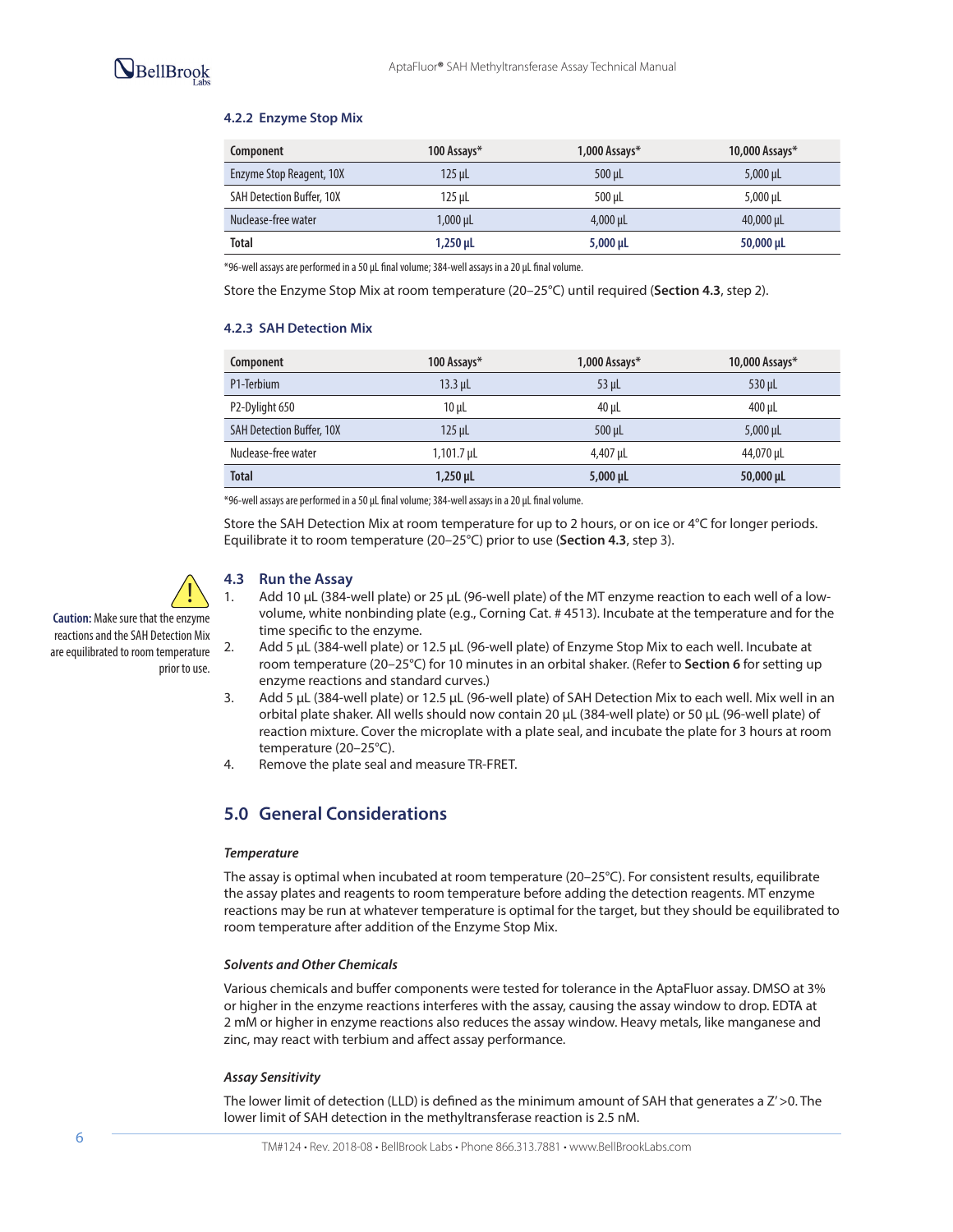

#### *Enzyme Substrates*

The assay signal is independent of labeled or modified substrates and is based on the generic detection of SAH. Therefore peptides, native histones, nucleosomes, or oligonucleotides can all be used as acceptors of methyl groups.

#### *Enzyme Inhibition and Assay Interference*

The Enzyme Stop Mix contains 0.6% SDS, which should cause at least partial denaturation of most enzymes. All of the histone and DNA methyltransferases that we have tested to date have been completely inhibited by the addition of Enzyme Stop Mix.

Dimethylsulfoxide (DMSO) concentrations >3% interfere with the detection reagents and should be avoided. EDTA concentrations ≥2 mM in the MT reaction buffer may interfere with the assay, resulting in a narrower assay window.

#### *Continuous Mode*

The assay may be performed in real time by eliminating Enzyme Stop Mix and including the SAH Detection Mix components in the MT reaction. This modification works only when using peptide substrates in the enzyme reaction. Continuous mode should only be used for relative activity comparisons, because the extended signal equilibration time (3 hours) precludes accurate quantitation of SAH. Also, some substrates (e.g., histones) require the Enzyme Stop Mix to stabilize the reaction and prevent interference from the detection reagents.

### **6.0 Appendix**

### **6.1 Methyltransferase Enzyme Reaction Conditions**

The AptaFluor assay was designed for use with buffers and additives commonly used for MT enzymes. Run your enzymatic reaction with optimal buffer and additives at the requisite temperature. The acceptor substrate (e.g., histone or histone-derived peptide) should be present at a concentration similar to or higher than the SAM concentration, to avoid nonlinear kinetics resulting from substrate depletion.

# **6.2 Determining Optimal Enzyme Concentration**

You will need to perform a pilot experiment to determine the optimal enzyme concentration to yield nod win need to perform a prior experiment to determine the optimal enzyme concentration to yield<br>initial velocity conditions (substrate consumption ≤20%) and produce a sufficient assay window. The optimal enzyme concentration should be determined by serial titration, using the same conditions that will be used for screening or profiling. We recommend an enzyme concentration that produces 50–80% of the maximal change in FRET (EC $_{50}$  to EC $_{80}$ ; see **Figure 3**).

$$
EC_{_{80}} = (80\,\div\,(100-80)\,)^{(1\,\div\,hillslope)}\times\,EC_{_{50}}
$$



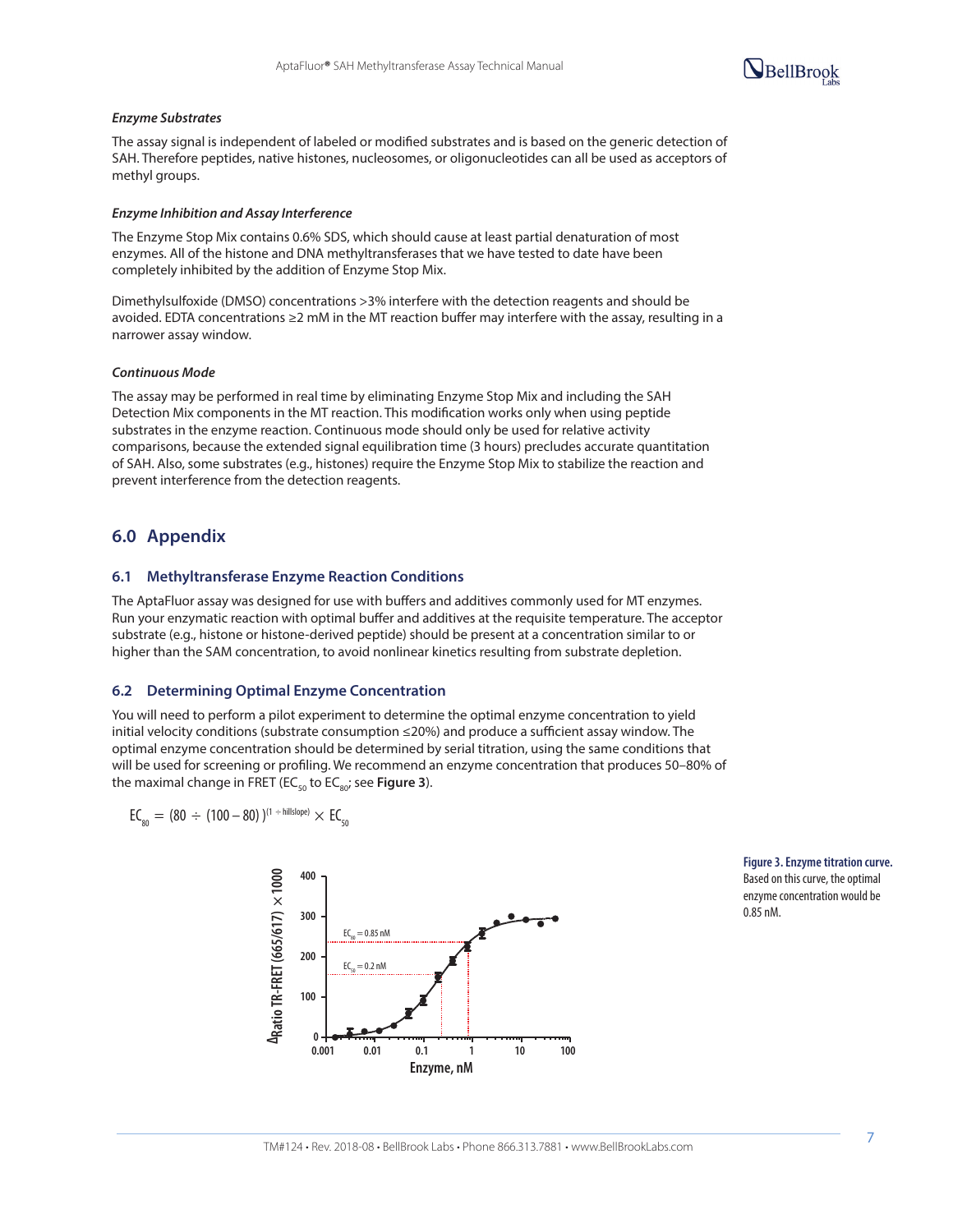# BellBrook



**Note:** SAM concentration depends upon the K<sub>m</sub> of SAM for the enzymes.



**Caution:** Make sure that the enzyme reactions and the SAH Detection Mix are equilibrated to room temperature prior to use.

- 1. Prepare serial twofold dilutions of MT enzyme in the optimal buffer for the target, in a volume of 7.5 µL at 1.33X (384-well plate) or 12.5 µL at 2X (96-well plate).
- 2. Initiate the reactions by adding 2.5 µL at 4X (384-well plate) or 12.5 µL at 2X (96-well plate) of SAM and acceptor substrate. Also set up appropriate controls that lack either SAM or acceptor substrate at this time. Mix the plate, and incubate for the desired amount of time. Make sure that the plate is sealed.
- 3. Follow the general assay protocol described in **Section 4.3** for preparing all the reagent components.
- 4. Add 5 µL (384-well plate) or 12.5 µL (96-well plate) of Enzyme Stop Mix to each well. Incubate at room temperature for 10 minutes in an orbital shaker.
- 5. Add 5 µL (384-well plate) or 12.5 µL (96-well plate) of SAH Detection Mix to each well. Mix well in an orbital plate shaker. All wells should now contain 20 µL (384-well plate) or 50 µL (96-well plate) of reaction mixture. Cover the microplate with a plate seal, and incubate the plate for 3 hours at room temperature (20–25°C).
- 6. Remove the plate seal and measure TR-FRET.
- 7. Plot the ratio of 665/617 nm on the Y axis vs. the enzyme concentration on the X axis. Use 4-parameter fit to determine the EC<sub>80</sub> value as shown in Figure 3.

### 6.3 **Determining IC<sub>50</sub> Values Using the AptaFluor SAH Methyltransferase TR-FRET Assay**

The following protocol is an example; the actual volumes used can be adjusted as needed. The volumes provided are intended for a 384-well plate. To perform the assay in a 96-well plate, increase the volumes five-fold.

- 1. Prepare the assay reagents as described in **Section 4.2**.
- 2. Prepare two-fold serial dilutions of test compounds in the optimal buffer for the target, for a final concentration of 2X and a final volume of 5 µL per well.
- 3. Add 2.5 µL of the MT enzyme at 4X to the wells containing the test compounds. Include appropriate controls that lack enzyme. Mix well in an orbital plate shaker for at least 15 minutes at room temperature.
- 4. Initiate the reaction by adding SAM and acceptor substrate at 4X, in a 2.5 µL volume. All wells should now contain a total volume of 10 μL. Mix well in an orbital plate shaker at the optimal temperature and for the optimal time for the target.
- 5. Follow the general assay protocol described in **Section 4.3**.
- 6. Plot the ratio of 665/617 nm on the Y axis vs. the enzyme concentration on the X axis. Use fourparameter fit to determine the  $IC_{50}$  value.

### **6.3.1 Experimental Controls**

When screening or profiling inhibitors, two types of controls are needed at a minimum:

- Negative ("no enzyme") control wells to calculate the basal FRET level due to the reaction components. This control defines the lower limit (lowest FRET ratio) of the assay window.
- Positive ("no inhibitor") control wells lacking any test compounds to determine the full activity of the MT enzyme being screened. This control defines the upper limit of the assay window.

Z' values are usually calculated from these two types of controls.

### **6.4. Setting up SAM/SAH Standard Curves**

A standard curve (**Figure 4**) is needed to convert FRET ratios to product formation (SAH) for quantitative data analysis. Whether to use a standard curve is a matter of choice. Many users do not use one for screening purposes, because the criteria for a hit are based on statistical analysis of the raw data. However, if you require quantitative enzyme turnover information for Michaelis-Menten kinetic analysis, you will need to plot a standard curve.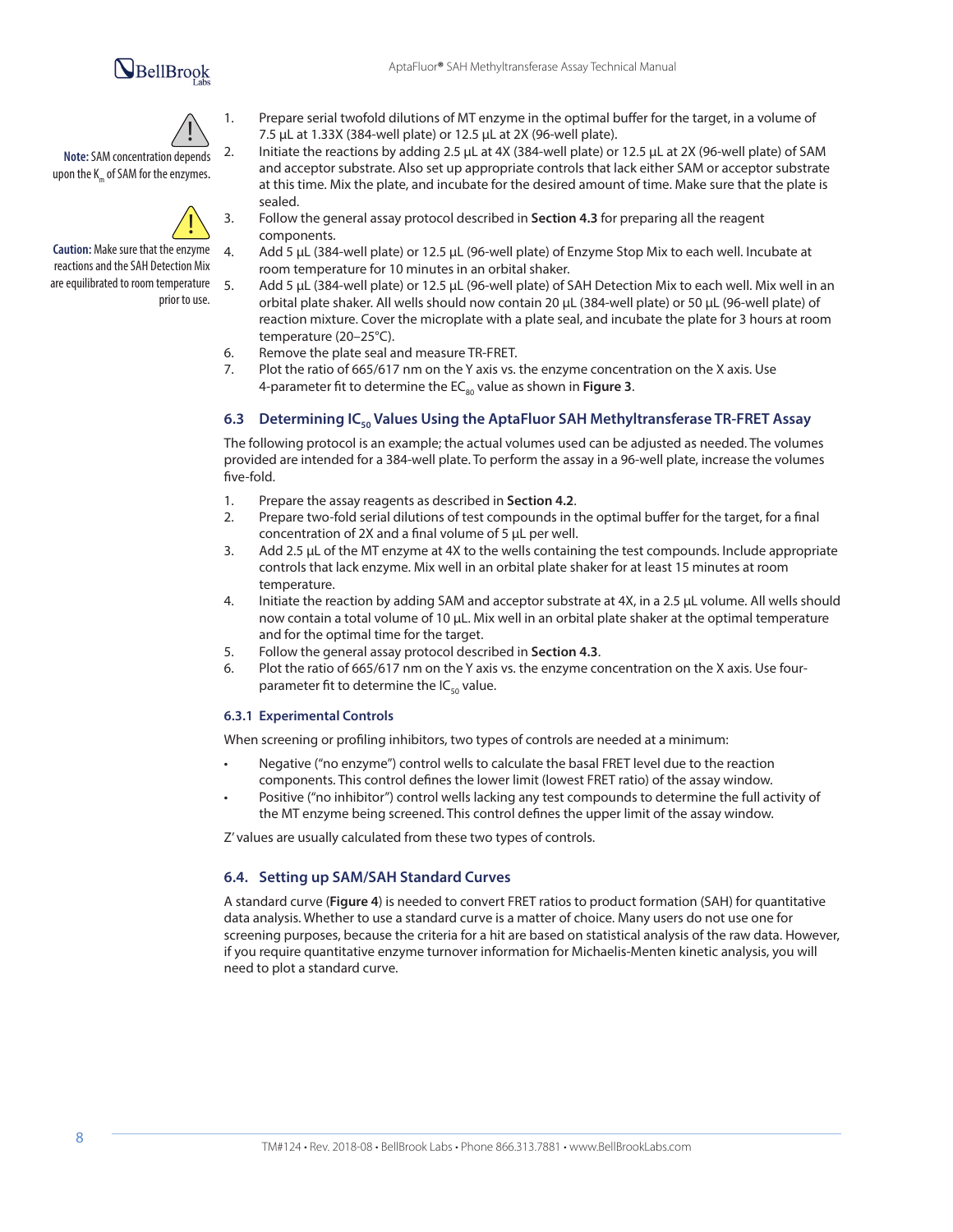

The wells for the standard curve should contain all MT reaction components except the MT enzyme. They should also receive the Enzyme Stop Reagent and SAH Detection Mix (see **Section 4.3**). The curve is constructed to mimic an enzyme reaction. Starting at the SAM concentration used for the MT enzyme reactions, the SAM concentration is decreased incrementally and the SAH concentration is increased proportionally, keeping the sum of their concentrations [SAM + SAH] constant.

We recommend using a 12-point curve with concentrations of SAM and SAH as shown in **Table 2**. Allow reactions to incubate for 3 hours prior to FRET measurement.

- 1. Prepare 100 nM SAM by adding 1 µL of 500 µM SAM to 4,999 µL of the appropriate buffer.
- 2. Prepare 100 nM of SAH by adding 1 µL of 500 µM SAH to 4,999 µL of the appropriate buffer.
- 3. Add proportional quantities of 100 nM SAM and SAH as shown in **Table 2** to generate a 12-point standard curve of 100 nM SAM/SAH.

| % Conv.      | SAH (nM)  | SAM (nM)     | SAH (µL)     | SAM (µL) |
|--------------|-----------|--------------|--------------|----------|
| 100          | 100       | $\mathbf{0}$ | 500          | $\bf{0}$ |
| 80           | 80        | 20           | 400          | 100      |
| 60           | 60        | 40           | 300          | 200      |
| 40           | 40        | 60           | 200          | 300      |
| 30           | 30        | $70\,$       | 150          | 350      |
| 20           | 20        | 80           | 100          | 400      |
| 10           | 10        | 90           | 50           | 450      |
| 5            | 5         | 95           | 25           | 475      |
| 2.5          | 2.5       | 97.5         | 12.5         | 487.5    |
| 1            | 1         | 99           | 5            | 495      |
| 0.5          | 0.5       | 99.5         | 2.5          | 497.5    |
| 0.1          | 0.1       | 99.9         | 0.5          | 499.5    |
| $\mathbf{0}$ | $\pmb{0}$ | 100          | $\mathbf{0}$ | 500      |

**Table 2. Dilutions of SAM/SAH to prepare a 12-point standard curve.** 



### **Figure 4. A typical 100 nM SAM/SAH standard curve.** Final concentrations were 50 nM in a 20 µL reaction, incubated for 3 hours.